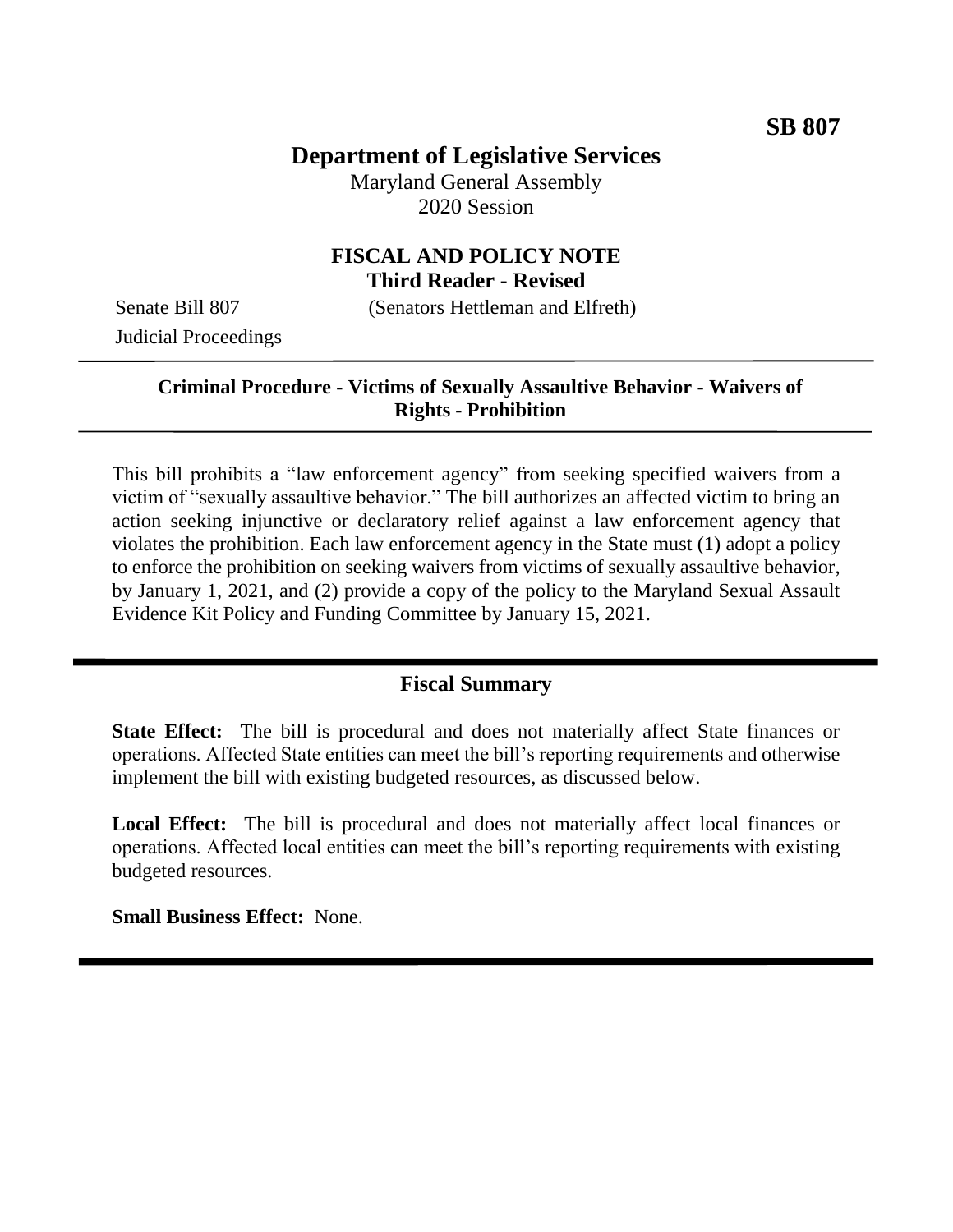### **Analysis**

**Bill Summary:** A law enforcement agency may not present a victim of sexually assaultive behavior with a form that (1) relieves the law enforcement agency of an obligation to the victim; (2) precludes or defines the scope of an investigation into an act allegedly committed against the victim; (3) prevents or limits a prosecution of such an act; or (4) limits a private right of action of the victim pertaining to such an act or to the victim's interaction with the law enforcement agency. If a victim requests that the scope of an investigation be limited or that an investigation be temporarily or permanently suspended, the law enforcement agency must thoroughly document the request and follow up with the victim in accordance with practices recommended by the Maryland Police Training and Standards Commission (MPTSC).

If a law enforcement agency violates these provisions, an affected victim may bring an action seeking injunctive or declaratory relief.

**Current Law:** A "law enforcement agency" means a governmental police force, sheriff's office, or security force or law enforcement organization of the State, a county, or a municipal corporation that by statute, ordinance, or common law is authorized to enforce the general criminal laws of the State. A "law enforcement agency" does not include specified members of the Maryland National Guard.

"Sexually assaultive behavior" is an act that would constitute (1) a sexual crime under Title 3, Subtitle 3 of the Criminal Law Article; (2) sexual abuse of a minor; (3) sexual abuse of a vulnerable adult; (4) a violation of 18 U.S.C. Chapter 109A (federal sexual abuse statutes); or (5) a violation of a law of another state, the United States, or a foreign country that is equivalent to these offenses.

Chapter 659 of 2017 established the Maryland Sexual Assault Evidence Kit Policy and Funding Committee to, among other things, develop and disseminate best practice information and recommendations regarding the testing and retention of sexual assault evidence collection kits. The committee is required to develop and disseminate best practices information and recommendations regarding several issues, including (1) coordination between State agencies, victim services providers, local law enforcement, and local sexual assault response teams and (2) increasing the availability of information to sexual assault victims regarding criminal prosecutions, available civil remedies, sexual assault evidence collection kits, and victim rights.

SB 807/ Page 2 **Background:** According to a February 2019 *Baltimore Sun* investigation, police departments in the Baltimore region prompted sexual assault victims to sign waivers on 223 occasions during 2017 and 2018. Of these waivers, 172 were signed by victims in Baltimore County, 43 in Anne Arundel County, and 8 in Harford County. Anne Arundel